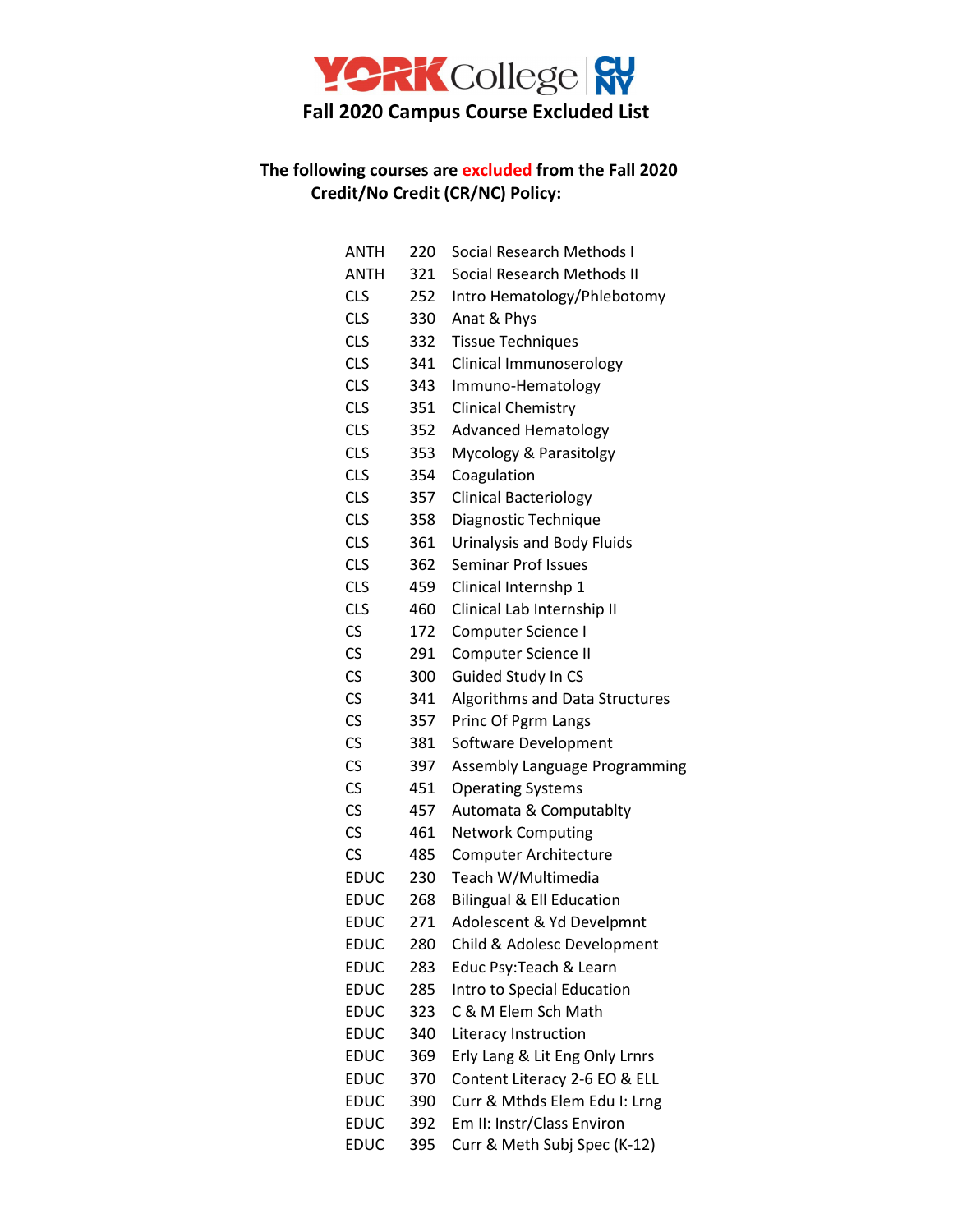

| <b>EDUC</b> | 401 | Capstone Clinc Exp & Sem Chld              |
|-------------|-----|--------------------------------------------|
| <b>EDUC</b> | 402 | Capstn Clinc Exp & Sem for Chld            |
| <b>EDUC</b> | 403 | Capstone Clin Exp:HE/PE K-6                |
| <b>EDUC</b> | 404 | Capstone Clin Exp:HE/PE 7-12               |
| <b>EHS</b>  | 351 | <b>Fundamentals of Air Pollution</b>       |
| <b>EHS</b>  | 420 | <b>Water Quality Analysis</b>              |
| <b>EHS</b>  | 427 | <b>Industrial Hygiene</b>                  |
| <b>EHS</b>  | 499 | Independent Study                          |
| <b>HPPA</b> | 500 | Intro to E-Portf/Orientation               |
| HPPA        | 504 | <b>Clinical Anatomy</b>                    |
| <b>HPPA</b> | 506 | <b>Applied Medical Sciences</b>            |
| <b>HPPA</b> | 508 | <b>Interviewing and Counseling</b>         |
| <b>HPPA</b> | 512 | <b>Hith Promo &amp; Disease Prevention</b> |
| <b>HPPA</b> | 520 | Pharmacology I                             |
| <b>HPPA</b> | 528 | <b>Clinical Medicine I</b>                 |
| <b>HPPA</b> | 534 | Diagnostic Studies                         |
| <b>HPPA</b> | 544 | <b>Primary Care</b>                        |
| <b>HPPA</b> | 546 | <b>Clinical Medicine III</b>               |
| <b>HPPA</b> | 548 | Pharmacology III                           |
| <b>HPPA</b> | 550 | Psychiatry                                 |
| <b>HPPA</b> | 552 | <b>Clinical Correlations Sem II</b>        |
| <b>HPPA</b> | 554 | <b>Emergency Medicine</b>                  |
| <b>HPPA</b> | 556 | <b>Clinical Skills</b>                     |
| <b>HPPA</b> | 620 | <b>PA-Portfolio III</b>                    |
| <b>HPPA</b> | 650 | <b>Surgery Clinical Rotation</b>           |
| <b>HPPA</b> | 652 | <b>Internal Med Clinical Rotation</b>      |
| <b>HPPA</b> | 654 | <b>Pediatric Clinical Rotation</b>         |
| <b>HPPA</b> | 656 | <b>Emerg Med Clinical Rotation</b>         |
| <b>HPPA</b> | 658 | Long Term Care Clin Rotation               |
| HPPA        | 660 | <b>Psychiatry Clinical Rotation</b>        |
| <b>HPPA</b> | 662 | Ob/Gyn Clinical Rotation                   |
| <b>HPPA</b> | 664 | Ambulatory Care Clin Rotation              |
| <b>HPPA</b> | 668 | <b>Family Prac Clinical Rotation</b>       |
| <b>MATH</b> | 121 | Analyt Geom Calc 1                         |
| <b>MATH</b> | 122 | Analyt Geom Calc 2                         |
| <b>MATH</b> | 210 | <b>Probability and Statistics I</b>        |
| <b>MATH</b> | 221 | Calculus 3                                 |
| <b>MATH</b> | 225 | <b>Discrete Math Structures</b>            |
| MATH        | 271 | <b>Foundational Mathematics I</b>          |
| MATH        | 272 | <b>Foundational Mathematics II</b>         |
| <b>MATH</b> | 300 | <b>Guided Study</b>                        |
| <b>MATH</b> | 333 | Linear Algebra                             |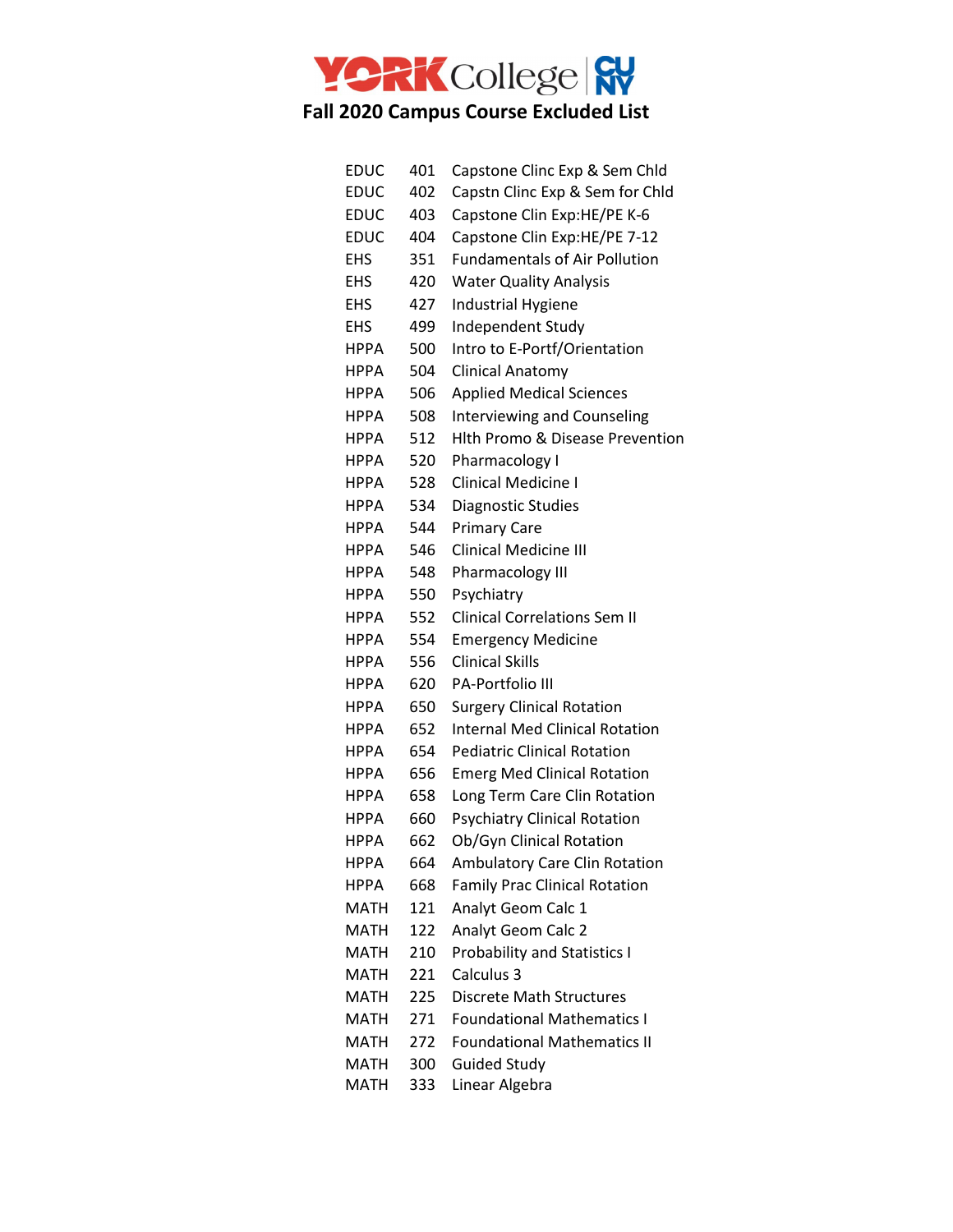

| <b>MATH</b> | 336  | Modern Algebra                        |
|-------------|------|---------------------------------------|
| MATH        | 423  | <b>Advanced Calculus I</b>            |
| MATH        | 479  | Hist & Phil Of Math                   |
| MATH        | 482  | Seminar Comtemp Math                  |
| <b>NURS</b> | 101  | Nurs Process & Pharmacol              |
| <b>NURS</b> | 204  | <b>Health Assessment-Generic Prog</b> |
| <b>NURS</b> | 210  | <b>Fundamentals of Nursing</b>        |
| <b>NURS</b> | 301  | <b>Values In Transition</b>           |
| <b>NURS</b> | 310  | <b>Nursing Process</b>                |
| <b>NURS</b> | 314  | Mgmnt/Leadership                      |
| <b>NURS</b> | 340  | Care Of Children                      |
| <b>NURS</b> | 405  | Family & Comm 2                       |
| <b>NURS</b> | 406  | Soctl Clnt Intersys                   |
| <b>NURS</b> | 407  | <b>Research Prof Nurs</b>             |
| <b>NURS</b> | 415  | Nurse-Family Group                    |
| <b>NURS</b> | 430. | Nurs Client Inter-syst: Pysch         |
| PHIL        | 202  | Major Ideas & Issues in Educ          |
| <b>PHYS</b> | 113  | Physics Laboratory I                  |
| <b>PHYS</b> | 114  | Physics Laboratory II                 |
| <b>PHYS</b> | 115  | <b>College Physics I</b>              |
| <b>PHYS</b> | 116  | <b>College Physics II</b>             |
| <b>PHYS</b> | 117  | University Physics I                  |
| <b>PHYS</b> | 118  | <b>University Physics II</b>          |
| <b>PHYS</b> | 140  | The Physical Universe                 |
| <b>POL</b>  | 202  | <b>Comparative Politics</b>           |
| POL         | 222  | Social Research Methods I             |
| <b>POL</b>  | 228  | Pub Admin Polit Set                   |
| <b>POL</b>  | 241  | <b>Internatl Politics</b>             |
| POL         | 267  | Plato-Machiavelli                     |
| POL         | 275  | Introduction to Law                   |
| POL         | 285  | Urb Govt In Us                        |
| POL         | 327  | Congress and the Presidency           |
| <b>POL</b>  | 346  | American Foreign Policy               |
| POL         | 393  | Sem Intrnshp NYC Gov & Com Dev        |
| <b>POL</b>  | 425  | Seminar in Civil Liberties            |
| POL         | 490  | Directed Reading and Research         |
| <b>PSY</b>  | 214  | Lifespan Develpment                   |
| <b>PSY</b>  | 215  | Human Development 1                   |
| <b>PSY</b>  | 216  | Human Development 2                   |
| <b>PSY</b>  | 225  | Psych Learn Disab                     |
| <b>PSY</b>  | 226  | <b>Statistical Methods</b>            |
| PSY         | 230  | Intro to Scientific Lit in Psy        |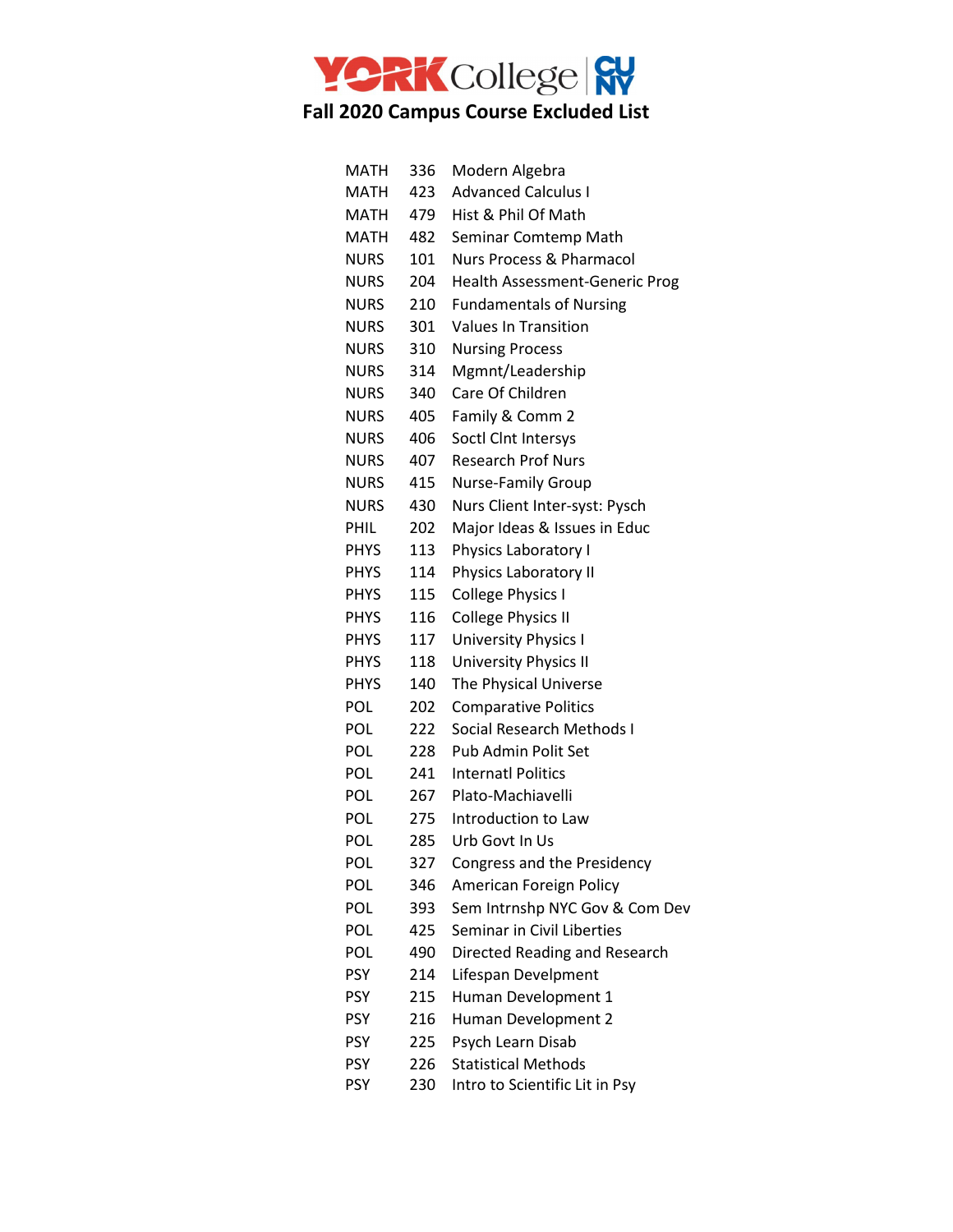

| <b>PSY</b>  | 232 | Social Psychology                     |
|-------------|-----|---------------------------------------|
| <b>PSY</b>  | 234 | Personality                           |
| <b>PSY</b>  | 236 | The Psychology of Women               |
| <b>PSY</b>  | 238 | Abnormal Psychology                   |
| <b>PSY</b>  | 251 | Organizational Behavior               |
| <b>PSY</b>  | 252 | Ldrshp, Motivation & Power            |
| <b>PSY</b>  | 253 | Indust & Organ Psych                  |
| <b>PSY</b>  | 283 | Death & Dying                         |
| <b>PSY</b>  | 313 | Sensation/Perceptn                    |
| <b>PSY</b>  | 319 | Cognitive Psychology                  |
| <b>PSY</b>  | 321 | Psy Of Learning Lab                   |
| <b>PSY</b>  | 330 | Research Of Psychology                |
| <b>PSY</b>  | 345 | Psychology of Food                    |
| <b>PSY</b>  | 353 | Approaches to Psychotherapy           |
| <b>PSY</b>  | 362 | Physiological Psychology              |
| <b>PSY</b>  | 381 | <b>Chronic Disability</b>             |
| <b>PSY</b>  | 401 | History of Psychology                 |
| <b>PSY</b>  | 430 | <b>Experimental Methods</b>           |
| <b>PSY</b>  | 490 | Indep St & Exp Res                    |
| <b>PSY</b>  | 491 | Indep St & Exp Res                    |
| SCWK        | 101 | <b>Introduction to Social Work</b>    |
| <b>SCWK</b> | 203 | Social Welfare                        |
| <b>SCWK</b> | 293 | Social Work Practicum                 |
| <b>SCWK</b> | 300 | Pract I & Skills Lab                  |
| <b>SCWK</b> | 350 | Social Research Methods I             |
| <b>SCWK</b> | 360 | <b>Human Bhvr Social Envrnmnt</b>     |
| <b>SCWK</b> | 370 | <b>Genaralist Soc Wrk Pract II</b>    |
| <b>SCWK</b> | 400 | <b>Genral Social Work Pract III</b>   |
| <b>SCWK</b> | 410 | <b>Field Placement and Seminar I</b>  |
| <b>SCWK</b> | 470 | Social Research Methods II            |
| <b>SCWK</b> | 480 | Social Welfare Policy                 |
| <b>SCWK</b> | 492 | <b>Field Placement and Seminar II</b> |
| <b>SCWK</b> | 501 | Social Welfare Policy                 |
| <b>SCWK</b> | 503 | Social Work Practice I                |
| <b>SCWK</b> | 505 | Human Behavior I                      |
| <b>SCWK</b> | 507 | Gen Field Placement & Sem I           |
| <b>SCWK</b> | 601 | <b>Urban Health Disparities</b>       |
| <b>SCWK</b> | 603 | <b>Research Evaluation</b>            |
| SCWK        | 605 | <b>Understanding Mental Disorders</b> |
| <b>SCWK</b> | 607 | Social Work Practice in Health        |
| <b>SCWK</b> | 609 | Adv Field Placement & Sem III         |
| SOC         | 201 | Sociological Analysis WI              |